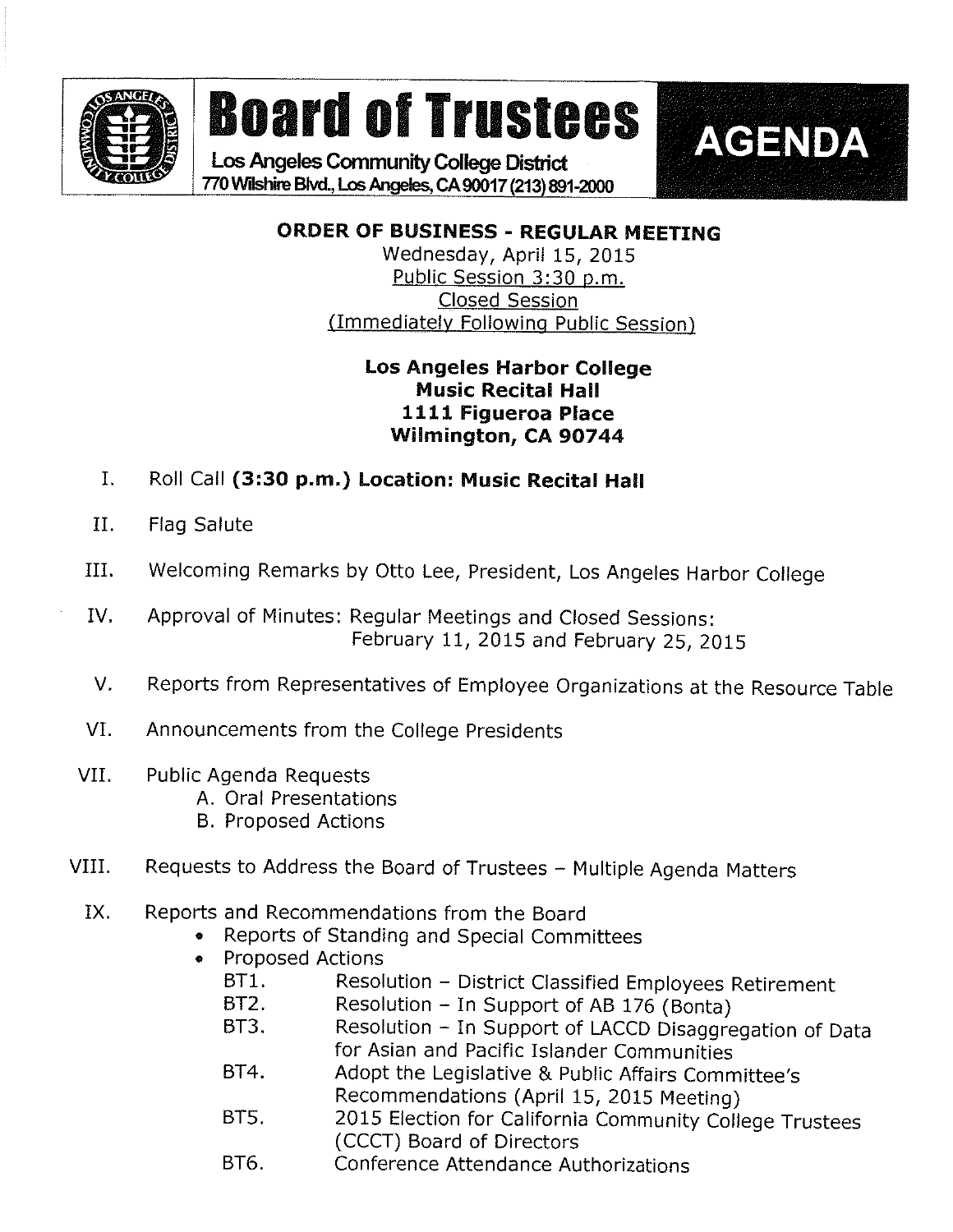- X. Reports from the Chancellor and College Presidents
	- » Report from the Chancellor regarding activities or pending issues in the District
		- o Los Angeles Harbor College Presentation: Challenging Athlete's Minds for Personal Success (CHAMPS) Program
- XI. Consent Calendar

Matters Requiring a Majority Vote

- BF1. Ratify Budget Revisions and Appropriation Transfers<br>BSD1. Ratify Business Services Actions
- Ratify Business Services Actions
- BSD2. Approve Business Services Actions
- FPD1. Approve Facilities Planning and Development Report<br>FPD2. Authorize Master Procurement Agreements
- FPD2. Authorize Master Procurement Agreements<br>FPD3. Adopt Resolution Ratifying Staff's Issuance
- Adopt Resolution Ratifying Staff's Issuance of a Request for Qualifications and Proposals Under Education Code Section 81335 for the Multi-Campus Technology and Security Upgrade Project at Los Angeles Pierce and West Los Angeles Colleges; and Authorizing the Award of a Site Lease, Facilities Lease and Related Construction Services Agreements
- FPD4. Adopt Recommendations of the Facilities Master Planning and Oversight Committee Regarding the Connect LACCD Project
- HRD1. Personnel Services Routine Actions
- ISD1. Approve New Educational Courses and Programs<br>ISD2. Approve New Community Services Offerings
- ISD2. Approve New Community Services Offerings<br>ISD3. Ratify Out-of-State Student Travel
- Ratify Out-of-State Student Travel
- PC1. Personnel Commission Action
	- ® Correspondence

Matters Requiring a Super Majority Vote

- BF2. Approve 2014-15 Budget Adjustments to Income/Appropriations
- XII. Recommendations from the Chancellor
	- CH1. Approve College Planning and Institutional Effectiveness Reports
		- ® Los Angeles Mission Coliege
		- ® Los Angeies Pierce College
		- Los Angeles Southwest College
	- CH2. Approve Los Angeles Harbor College Mission Statement
- XIII. Notice Reports and Informatives

CH/A. [Notice] Amend Board Rule 2408

ISD/A. [Informative] Notification of Out-of-State Student Travel